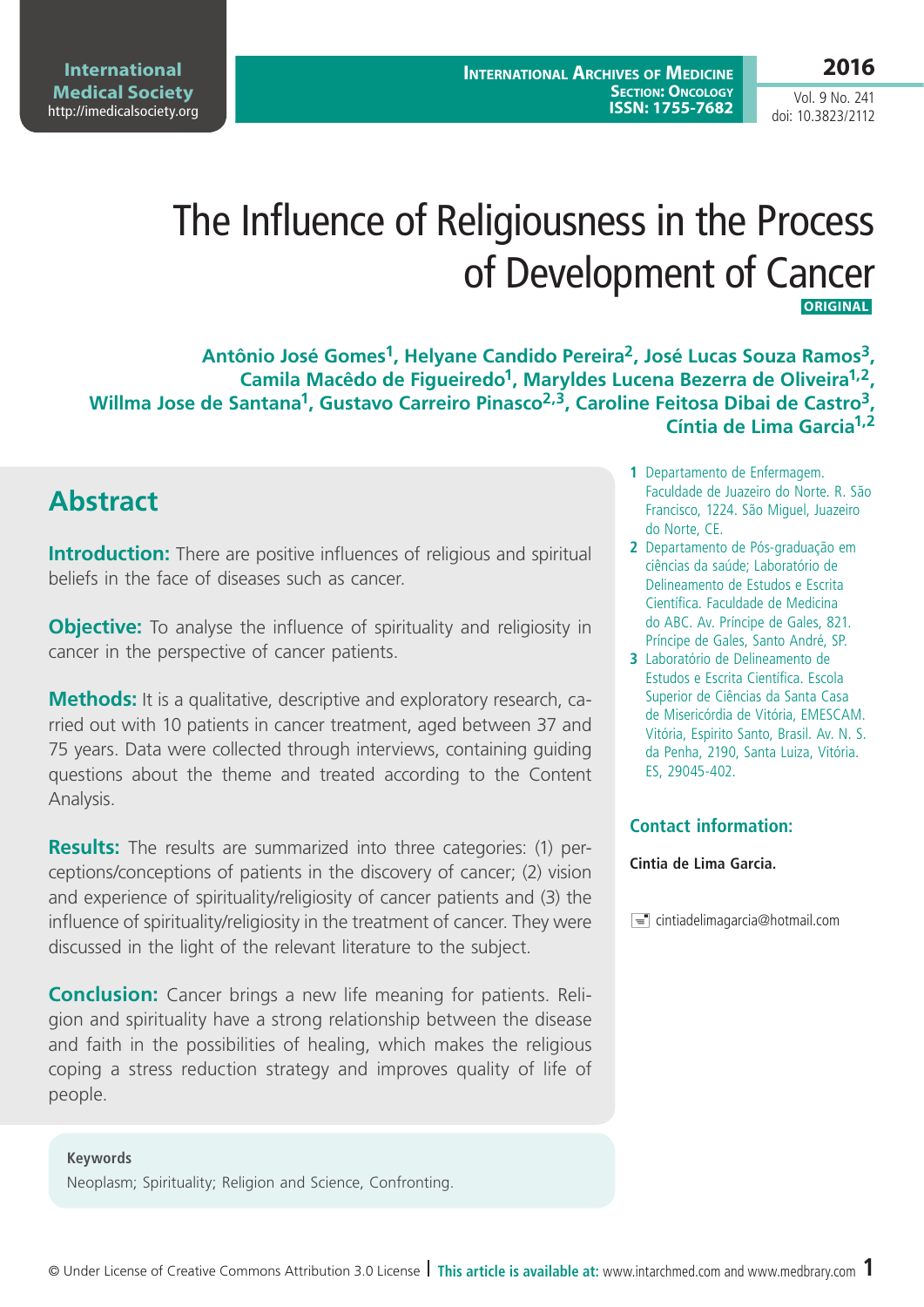# **Introduction**

Cancer is a worldwide public health problem that really affects Brazil [1], associating the physical and emotional effects characterized by a biochemical disorder that originates from the uncontrolled growth of cells that invade tissues and organs and can spread metastasized to other parts of the body [2].

The diagnosis of cancer causes a strong impact on the lives of those affected and their families. Therefore, in the face of hopelessness and suffering caused by the discovery of the disease, seek in spirituality/religiosity positive or negative sense to experiences [3].

Spirituality is an existential intimate feeling, a search for the meaning of life and being in the world and it will not necessarily be linked to a belief in something bigger, like God [4]. It is universal, is the essence of being human, and goes beyond any doutrin [5].

It is observed that religiousness and spirituality, although they relate, are not equal. Religiosity can be understood as a set of beliefs and practices belonging to a doctrine, which are shared and followed by a group of people through services or rituals that necessarily involve the notion of faith  $[4]$ .

Brazilian clinical populations have shown that religious and spiritual involvement enhances the quality of life and reduces depression and anxiety in ambulatory treatments [6]. It also notes that in young people with cancer, spirituality seems to emerge as a component that increases the hope for them, helping to face the challenges generated by the chronicity of the disease and the search for the meaning of life [7]. Elderly patients related to religious faith to hope, balance and fortification [8].

Researchers (?) point out the benefits of religiousness/spirituality to face disease, justifying the inclusion of the theme in the interventions in health [7-9].

Each individual expresses spirituality in their own way, relating it to hope to survive cancer, since the frightening disease and renewed spirituality, which demonstrates the importance of recognizing this, as a coping strategy in the planning of patient care with cancer [3].

Clearly the need to gather information alluding to spirituality in association with oncology, which legitimizes the relevance of this work and provides more scientific knowledge on the subject.

In view of this, it questions which the cancer patient's view about spirituality and religion, and how this influences the coping of the disease.

Thus, this study aims to analyze the influence of spirituality and religiosity in facing cancer from the perspective of cancer patients.

# **Methods**

This is an exploratory descriptive study with qualitative approach, carried out with 10 patients in chemotherapy treatment, hosted in a support for patients with cancer, linked to a referral hospital for cancer treatment, located in the city of Barbalha, interior of the State of Ceará, Brazil.

For selection of the individual, was used as inclusion criteria: patients in cancer treatment, staying in that unit, over 18 years, conscious and able to respond to physical and emotional interview.

A prior visit in the locus of research was made to know the space and dynamics of service, as well as the best way of recruitment of individuals. Subsequently, the patients were invited individually, privately, to participate in the survey, having been informed of the objectives and methods adopted. Those who accepted, responded a semi-structured interview, prepared by researcher, containing guiding criteria: (I) what is the meaning of carrying cancer? (II) What is the meaning of spirituality/religiosity (Faith) for you? (III) What is the relationship between spirituality/religiosity (Faith) and cancer? (IV) The religiosity and spirituality helped you before the cancer treatment? If it did, how?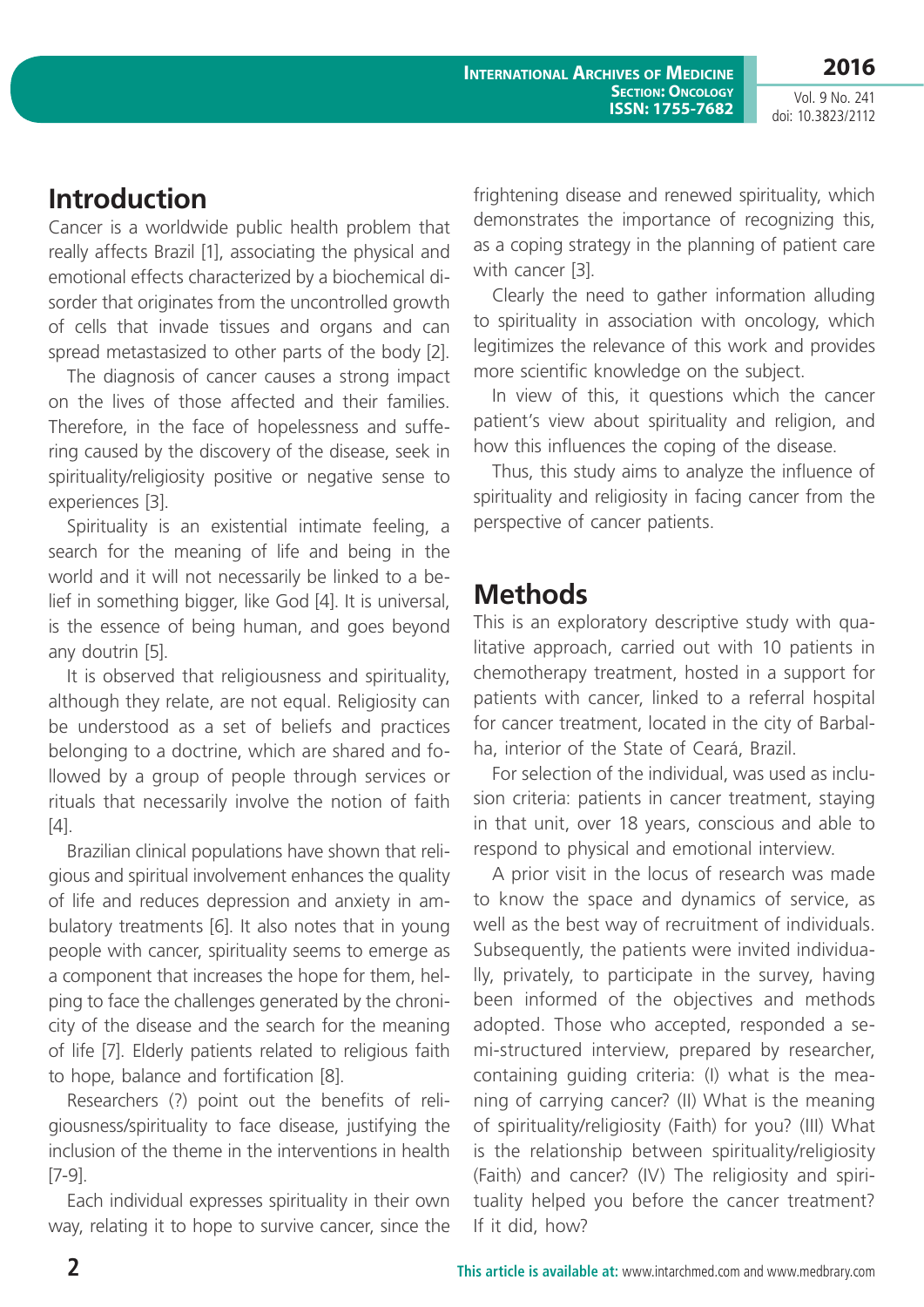**2016**

Vol. 9 No. 241 doi: 10.3823/2112

The speech of each individual was recorded in a digital media device and then transcribed in their entirety. Each interview lasted approximately 45 minutes. The collections were carried out between September and October 2015, was still used the criterion of data overflow.

Was opted the content Analysis proposed by Bardin [10], thematic mode, which involves three steps: pre-analysis; exploration of the material and treatment of information.

The study complied with the ethical precepts of 466/12 resolution of the National Health Council, having an opinion by the Committee of Ethics in Research (CER) of the Faculdade de Juazeiro do Norte (FJN), under the 1,287,874 Protocol. For confidentiality of the users, they were named by the letter "E" followed by numbers, according to the order of interviews (E1, E2… E15). Participants who accept to participate in research have signed an informed consent (TFCC).

# **Results and Discussion**

## **Profile of participants**

The total of 10 individuals participated in treatment for cancer aged 37 and 75 years, where there was found female prevalence (80%), married marital status (50%), with complete High School (40%). All claimed to have ties with any religious or spiritual practice, Christianity (90%) was the most cited, especially Catholicism (50.0%). The type of cancer more presented was that of breast (80%), most live with the diagnosis more than 02 years (60%).

After application of content analysis process proposed by Bardin, the results have been prepared and organized in three categories: Perceptions/ conceptions of patients' in the discovery of cancer; vision and experience of spirituality/religiosity of oncology patients and influence of spirituality/ religiosity in cancer treatment.

## **Perceptions/conceptions of patients' cancer discovery.**

After the diagnosis of cancer, some respondents reported feelings of surprise; others reacted naturally, comparing cancer to any other simple pathology. However, the majority of respondents reported shock conditions, wrapped with feelings of fear, sadness, despair and grief, as demonstrated in the lines below:

*Having cancer made me scared, desperate, I was very worried, upset, almost went into depression when the doctor told me...*

E-3.

*It is sad when we get these news, cancer brings fear of dying and it seems that everything loses flavor, the world falls apart and you collapse, it seems that life ends there.*

E-4.

*Be dead in life, I felt fear and suffocating despair, It's terrible, you're completely shaken, ungrounded.*

E-6.

*...I know that its evolution is death for many and that bothers a lot when we are notified that we are with this bad.*

E-9.

In modern society, the symbolism built on cancer is a disease that invades the body, incurable and mysterious, which generates suffering and losses. Even in the face of progress for early diagnosis and therapy have extended the survival of patients, the symbolism persists. With this in mind, depression is observed, which is directly linked to these cases [11].

In a study conducted in Africa11, religiosity was proved to be of reasonable importance to help the patients, considering that in depression, the spiritual needs to be greater, and in terms of mental health, the use of this practice may favor or not the rehabilitation process.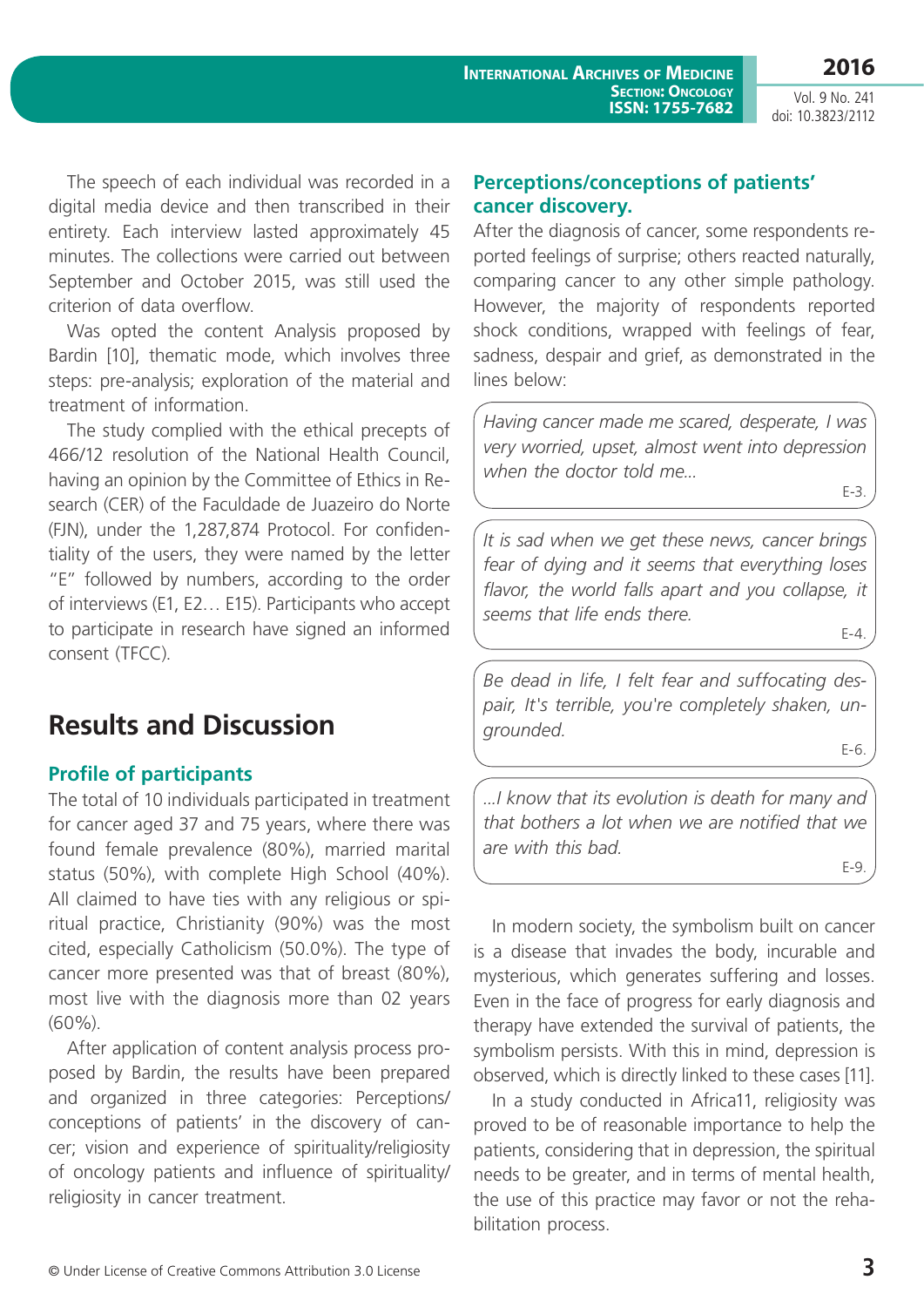**2016**

Vol. 9 No. 241 doi: 10.3823/2112

Differently, it was observed that some patients had other reports before the cancer diagnosis, emphasizing show no sentiment or negative reaction:

*For me nothing has changed, having cancer is having a disease that has to recieve a special attention because of the possibility of advancement and evolution.*

E-7.

*...I wasn't really scared, had no reaction, I received the news of the cancer with calm.*

E-5.

In some popular social groups, the moral/religious connotation of cancer is associated with disease and fatal punitive [12]. This statement is presented in the following reports:

*I think when we plant some not good things, in the future we will reap the bitter fruits. I know I was very unfair and now I'm paying for my mistakes and my choices...*

E-10.

*...Who has cancer and is spiritist knows that is the result of something that happened in a past life and that should be worked on this new opportunity of evolution that is given us.* E-8.

Religion occupies an important space in people's lives, and religiosity can help them find the meaning and coherence of the world. For many religious, the divine/superior being is seen as the absolute owner of wisdom, his plans and purposes going beyond human knowledge, taking the cancer patient to a condition of spiritual peace, making it so the treatment [13].

It can be seen that this higher being can use various ways to bring or make sense of people's lives, even in the form of pain, such as cancer. The idea of disease as something necessary and pre-determined y the divine is exposed by some participants

*...at first I questioned God every day why it was me? I've always been such a good person and fair to everyone and went to mass every Sunday. But it was during my prayers I could understand that I had cancer because I should go through this, because God never gives a burden that we carry, and from that moment on I could understand that there was a purpose.* 

E-6.

*I think there are things that come into our lives to change our hard heart, if I'm with cancer is by my godfather Ciço allowed...*  E-7.

*My life with God makes me understand that if I am with this disease is because there is a purpose...* E-4.

The moral/religious connotation of cancer is a feature came from Western Christianity, that conveys the notion of a person subjected to the forces of destiny of life, in a relationship of punishment and redemption. When the man takes the submission to God and the acceptance of the chaotic situations in life, it is possible that the sacred subject the profane. In this context, the divine entity dominates the lives of the men, the unpredictable (illness), it is laid down, the accident is explained and the fatality gives space to the security offered by Divine Providence [12].

In a study conducted in England, is noticeable ease cancer acceptance of respondents when spirituality is associated, resulting directly in the confrontation and in reducing anxiety. Thus, the use of religious/spiritual resources in the initial stages of the cancer is of total importance, considering that this religious struggle might break the disease development [12].

Still noted in the literature, that the perception of professionals is positive spiritual and religious activities front applied in hospital environments, because they help in the process of acceptance, treatment and rehabilitation of patients [14].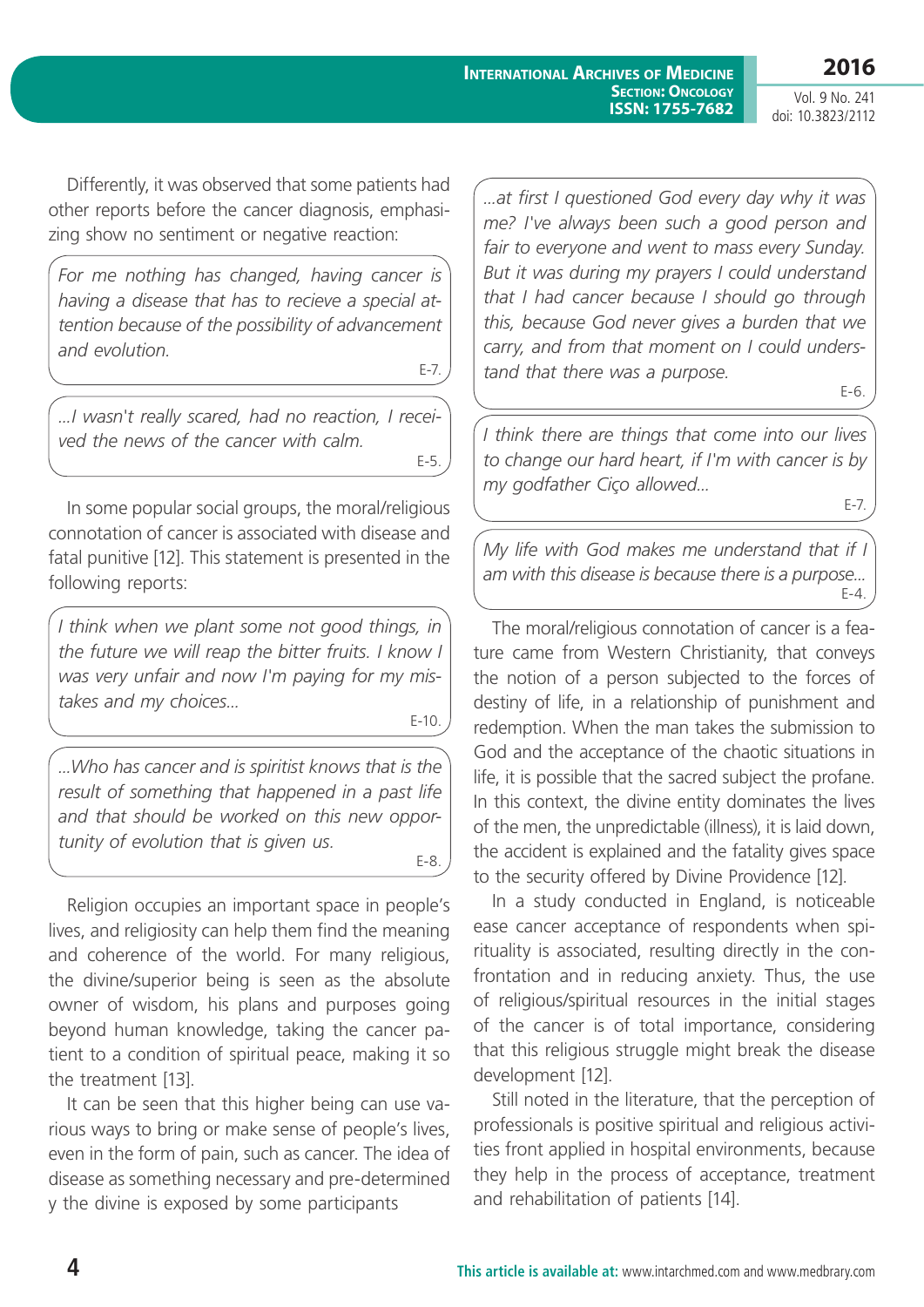## **Vision and experience of spirituality/ religiosity of cancer patients**

All participants mentioned the spirituality in your lines, plus demonstration of religious features. The representation of spirituality as a search for meaning of life appears clearly, it is still described as a relationship with the faith and practice of love and compassion:

*Is believing in something big, something much bigger that you can't explain.* 

*Faith is the certainty of the existence of a being that is always on our side, who loves us and cares about us even in the face of more circumstances. And the name of this being is God.*

E-9.

E-1.

*Know that our Lord is there, He is everything, to have faith is to believe in his love and compassion, is very good talking constantly with him and always receive a response.*

E-2.

The speeches described above are also related to an individual search for a supreme being. The spirituality by giving purpose to the lives of the people becomes an important component that contributes to positive health outcomes and quality of life [15].

In terms of religiosity is evident participation in an institution or religious community, these lines show that the respondents are linked to a religious core, which shows the importance of this to the respondents, as the following reports:

*I was raised Catholic tradition and always looked for developing my spirituality with readings, meditations, prayers, rosaries and masses, they are great and helped me to grow up and face any situation or circumstance.* E-5.

*Many prayers were made by me and by my family, the brothers of the church be gathered also cried for me and I know that the chemotherapy treatment and the action of the powers of God has brought healing to me.*

E-9.

E-6.

*Was in the Evangelical Church of a friend that God spoke to me through the pastor and I understood that he heals, but it is important to do the treatment.*

The data of the respondents about religion reveal that 90% of the subjects belong to Christianity (Catholic and liberal and Evangelical Christians), they claim to be spiritual ones and believe in God, but not everyone experienced assiduously religious practice.

*I'm not going to lie! I wasn't very religious, I'm Catholic since birth because my parents were Catholics, but went to mass very little. There wasn't much attachment to the Saints.*

E-1.

Approach or rapprochement of patient to a divine being or with your religious belief, practiced by the increase of faith, feeling the presence of God and him were reported after the diagnosis of cancer:

*But it was after the cancer that much has changed, I discovered how important it is to be in God's House along with our family, because along with the faith we get many brothers...*  E-1.

*After discovering the disease, I can say that my faith only increased, it seems like He "God", is always on my side, where do I go He goes in front, protecting me and guiding me.*

E-3.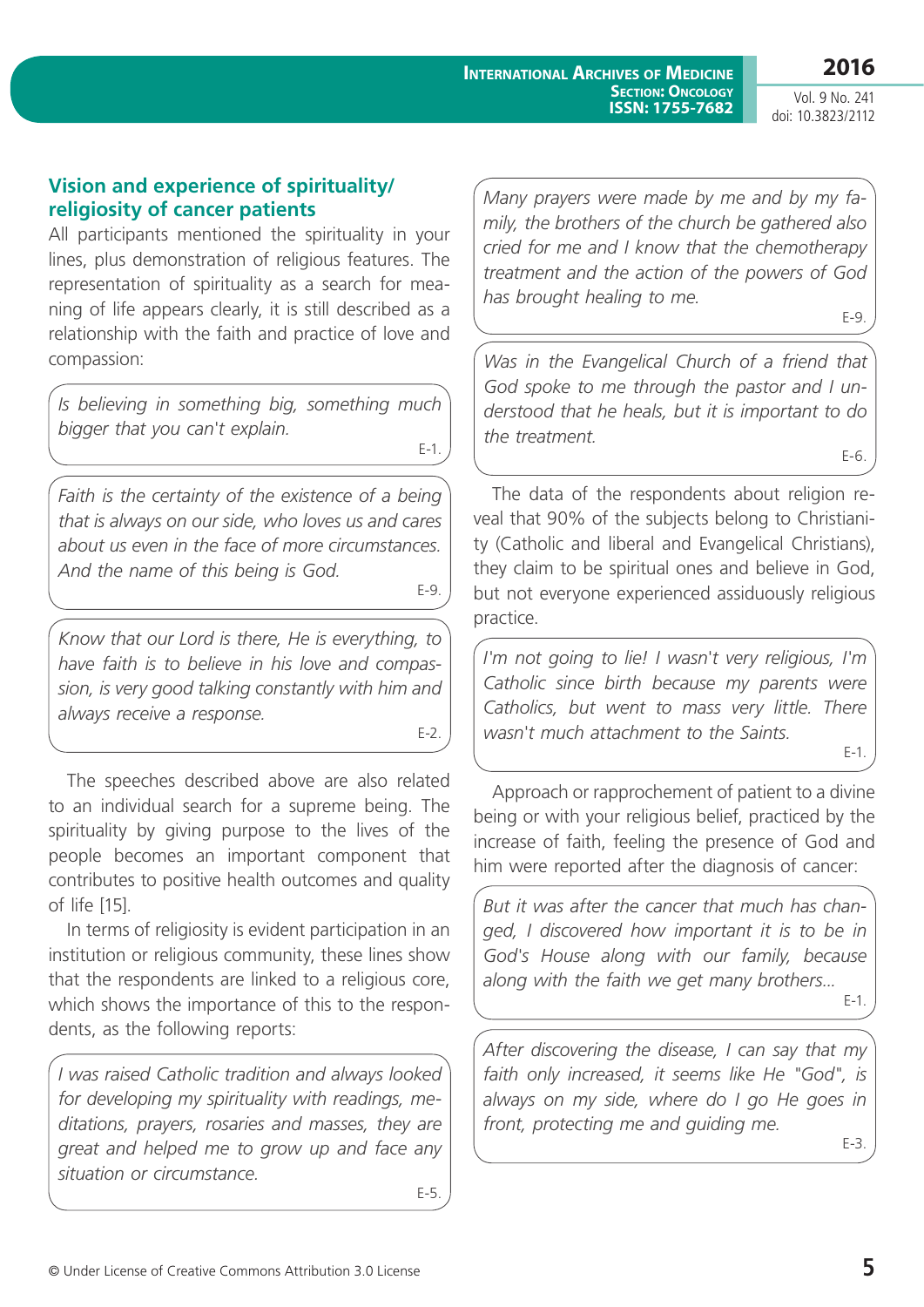#### **International Archives of Medicine SECTION: ONCOLOGY ISSN: 1755-7682**

**2016** Vol. 9 No. 241

E-2.

doi: 10.3823/2112

*At that moment, I realized more and more the presence of God and feeling him beside me, I can see that I was not alone.*

E-4.

*But after the shock received, I stopped to think and reflect a lot, that's where I turned more and more to God, gave myself and went ahead.* E-9.

The strengthening of the faith at the time when it is faced with a condition related to end of life, cited by participants, is related to the sense of helplessness and frailty of existence, which awakens the patient need to seek divine protection.

For a large proportion of patients with diseases such as cancer, the pain experienced may be the opportunity for the resignification of life, many patients who have experienced malignant neoplasm and felt the threat to their lives, they might do great twists to prioritize what was most significant, even when there remained but a short time to live. Given this kind of experience, it was observed that the higher the degree of peace and understanding of what is happening, the better the pain tolerance, coping capacity and maintain quality of life [2].

Faced with similar experiences, it was observed that the participants met at the moment, a chance to reflect and find values in the details of your daily life, which previously were not prioritized. Reports of a rethink, a auto analyze were also common:

*...this disease keeps me the like of living, on the contrary, makes me cherish every moment and person! The little things, everything has value. ...the disease and faith made me think about many things that I thought were not so important, and actually were. I woke up to life, it made me see and valuing simple things and like my ransom of spiritual life, and after this rescue of faith I could see light and a lot of hope because the fear and*  *despair gave way to joy of appreciating every moment with my son and husband, in addition to all that passed unnoticed in my everyday life* E-1.

*I've made some big mistakes in my life and now I stopped to think about the things I've done and this disease came to warn me.*

*I have the great opportunity to work on some things in my interior that will help me to evolve and build a much better...* E-8.

Human life can reach its fullness not only in create and enjoy, but it is true to say that many people reach the fullness in the face of stressful situations and suffering. The disease often presents a loss of meaning, but rather, a meaning of a gain [16].

Before the reports of respondents also perceive the adoption of practices common to some religions, "the prayers and prayers", the search for a religious leader, an act of manifestation of faith and search for support and comfort, in addition to providing devotion and gratitude to the divine being.

*Even in the days when I was shot down because of the treatment, He helped me bringing peace and strength through the prayers and prayers.*  $F-4$ 

*...I believe that all of this was related to my prayers, was Jesus listening to me when I cried out for mercy and strength to keep fighting. Would ease the pain and He because of his goodness answered my requests.*

E-6.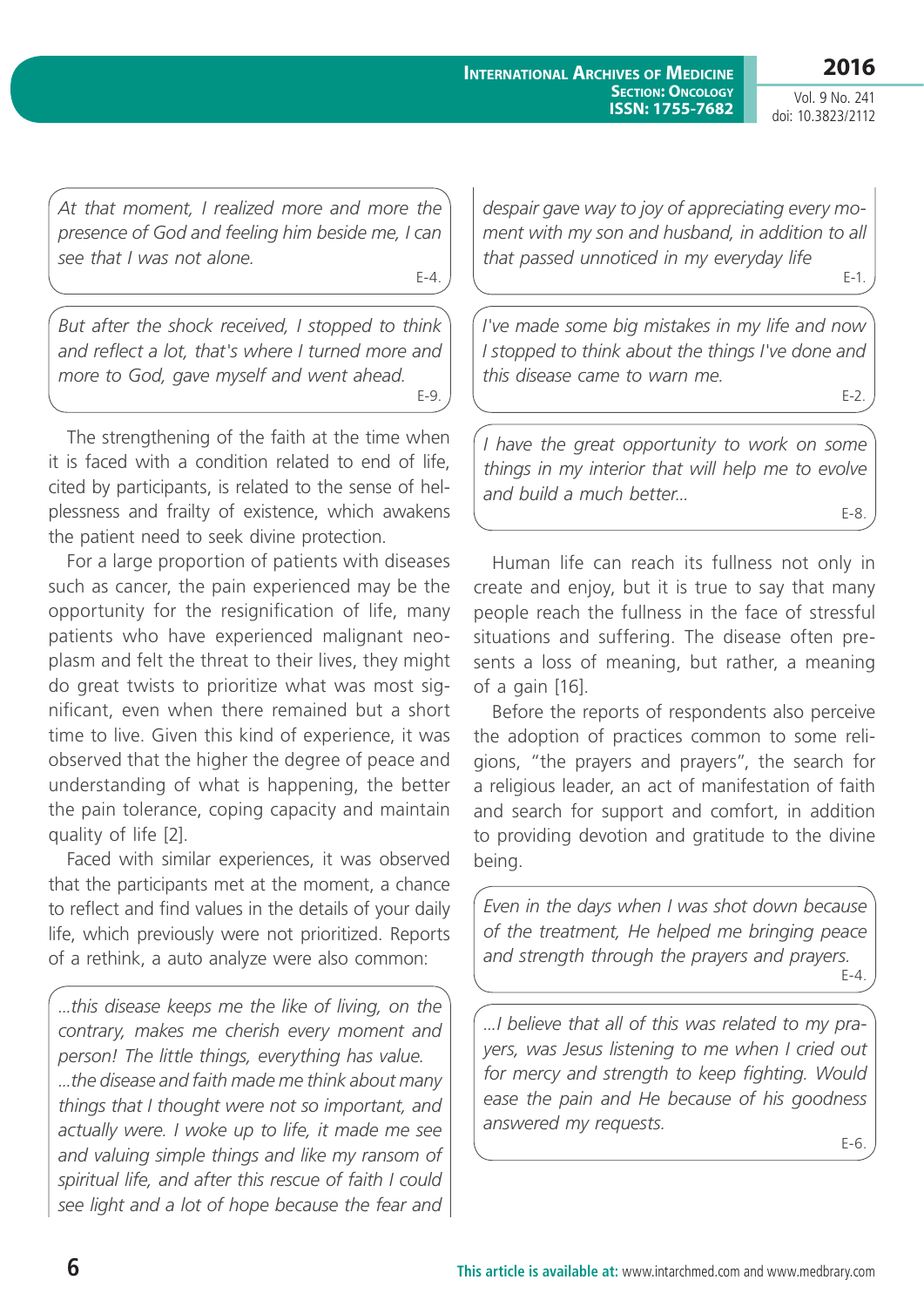*...I pray and I'm in the masses to speak with Saints and ask for strength and healing to stay a few more days here.*

E-7.

Believe in God and support the practice of prayer are strategies and sources of comfort7. A study on the effectiveness of prayer in reducing anxiety in cancer patients demonstrates that the spirituality through prayer becomes beneficial to trigger relief of tensions and increase hope [17].

## **Influence of spirituality/religiosity in cancer treatment**

Popular culture presents the cancer in two ways: in one, the diagnosis is seen as a death sentence that leads to fear, bringing a devastating effect on the psychological and emotional well-being, on the other, the diagnosis and the therapy are understood as a transformation, marking a new chance to live. For both, the patient who lives with cancer need ongoing support in four key areas: prevention, surveillance, intervention for the possible consequences and their treatment [18].

On the positive, the search of religion should not be seen as a form of escape from reality, but as a future perspective for the suffering by cancer. This view helps to understand why religions offer symbolic effectiveness results, in relation to acceptance, firmness and adaptation to their new reality [19].

Study in India in which assessed the State of mind of 50 patients with advanced cancer, defines that the spiritual well-being is an important component of quality of life for these patients, since the physical symptoms are connected to refer to psychological distress. Therefore, encourages that spirituality should be addressed properly in palliative environments [20].

Oftenly, the hope is found in the paths of religiosity, which are always fetched in situations of despair. The following reports us faith and divinity are put as a source of motivation and empowerment, to follow the treatment and believe in healing:

*Faith in God brings me the hope and the sure I'll cure this disease and this has been confirmed each day via surveys the carried out. The treatment is being a success and my faith helps me to have willpower and courage to face this battle.* E-9.

*To the point of being able to have joy in the face of such a difficult treatment, where the questions live to spend day and night in your mind, without faith, I'd go crazy, get into despair and depression, know that it was God who gave me strength and I got up to go on living.*

E-10.

*I feel motivated and have a lot of hope to cure me, faith promotes all the peace and tranquility of this new stage of my life. I know that the battle is long, but as long as I can, I'm going to keep on believing in God and in his miracles.*

E-5.

In times of uncertainty, feelings of helplessness and suffering, which are common to patients in cancer treatments, religion can emerge as a strategy for cancer patients, and many of them, they become more religious after the confirmation of the disease [21]. Religious beliefs give strength to bear what are living with the disease, in confronting the effects of treatment, and the confidence that patients place in God and spiritual comfort to this host provides them [19].

For individuals the benefits of religiosity in the treatment of the disease are expressed intensely, faith and religious practices were sources of support and protection, have contributed to the acceptance and coping with the condition. Feelings of comfort, peace, tranquility, safety, hope for a cure and even relief from pain and discomfort, were associated with the presence of God: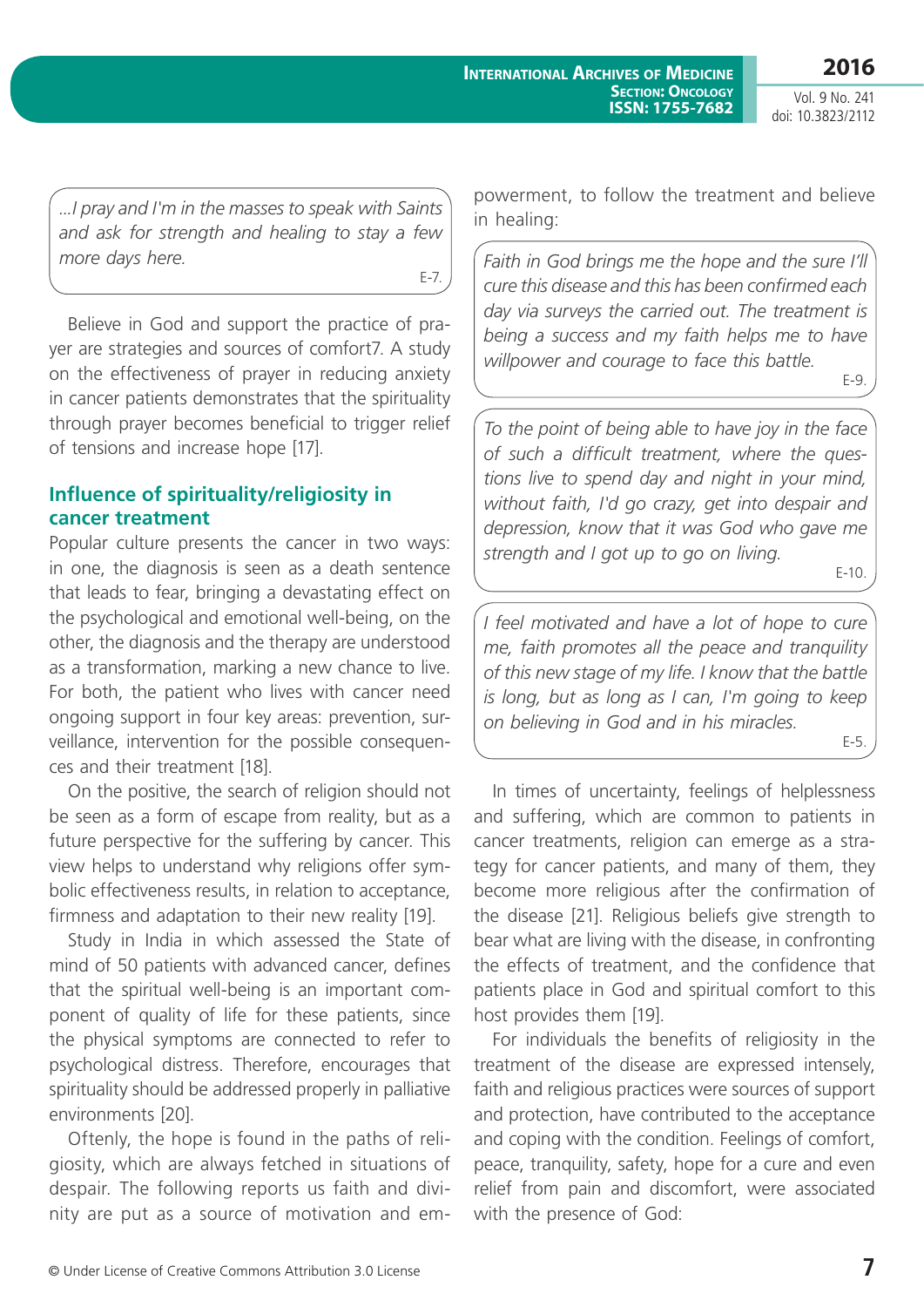**2016**

Vol. 9 No. 241 doi: 10.3823/2112

*God help me at all, I feel a lot of comfort, peace and joy. Now I'm peaceful, everything is different from the beginning, no more agony and not despair.*

E-3.

*God has contributed at all! He moves mountains, gives me hope and help before each section, even when I went to the retreat of the chest, that was the hardest moment, He gave me the strength to accept and face all the pain I had, I just carried everything because he's always by my side, I know that part of the healing and improvement only came because of the major contribution given by God.*

E-4.

*In the early sections of chemo I felt a lot of pain and discomfort, it was very sad, weak and haggard, was horrible! But with the passage of time, everything was peaceful, the pains were no longer so unbearable and sometimes I even forgot them. I believe that all of this was related to my prayers, was Jesus listening to me when I cried out for mercy and strength to keep fighting. Would It ease the pain and He because of his goodness answered my requests.*

E-6.

It is stated that belief may have a beneficial effect over cancer treatment, however, if the patient take ownership of the religion in order to ignore the care provided by the health sciences, the experience of religion can make effective medical treatment, increasing the psychic pain when trying to cure exclusively by religious explanations [22, 23].

This can be explained by mental health, considering that religiosity may promote or hinder the patient's condition, so the health professional to be aware of the spiritual matters to know how to apply in the field of care [22, 23].

On the other hand, it was observed in the accounts, that religions associated with medical treatment are important allies for the welfare of the patient:

*Was on a friend's Evangelical Church, which God spoke to me through the pastor and I understood that He heals, but it is important to do the treatment. During every encounter I was rebuilding my self-esteem again, lost the fear of death and even if that happens I would be happy, because life doesn't end here, everything is fleeting and I have to do is live and thank you for every day, love and be loved by everyone around me.*

 $F-6$ .

It is necessary to emphasize that religion offers resources to better understand the suffering and alleviate the distress experienced by the patient [24], once a strategy for patients facing cancer, given the impact that disease and clinical treatment in the lives of patients [25].

It is of great importance to know the spirituality of patients when planning treatment. Know how the patient copes with the disease and their beliefs allow professionals to understand treatment significantly health practices in this context [7, 26, 27].

The religious and spiritual coping can present itself as element that contributes in the acceptance and adherence to treatment in the fight against disease; relieve anxiety and other negative symptoms such as pain and discomfort. Notes that the faith and religious practice took the end of despair to the fortress, many found in adversity, a resignification of life, and the hope needed to follow the treatment.

# **Conclusions**

The present study demonstrates that the use of spirituality in cancer treatment has been effective, given that the analyzed group, this had great influence on the stages of evolution of the tumor. helping in the recovery, control and treatment.